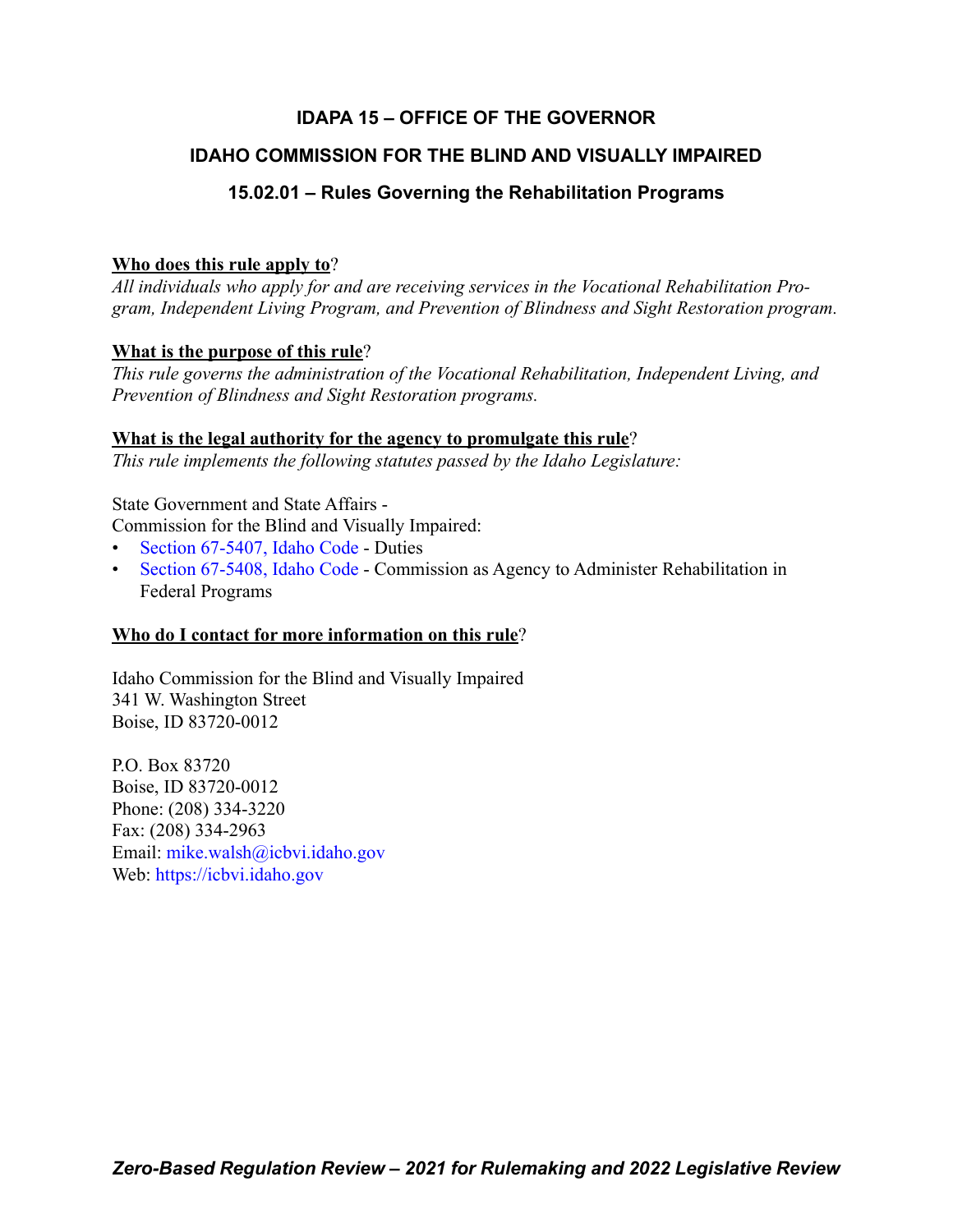# **Table of Contents**

# **IDAPA 15 - OFFICE OF THE GOVERNOR IDAHO COMMISSION FOR THE BLIND AND VISUALLY IMPAIRED** 15.02.01 - Rules Governing the Rehabilitation Programs SUBCHAPTER A - VOCATIONAL REHABILITATION SERVICES **SUBCHAPTER B - INDEPENDENT LIVING PROGRAM** SUBCHAPTER C - THE PREVENTION OF BLINDNESS AND SIGHT **RESTORATION PROGRAM**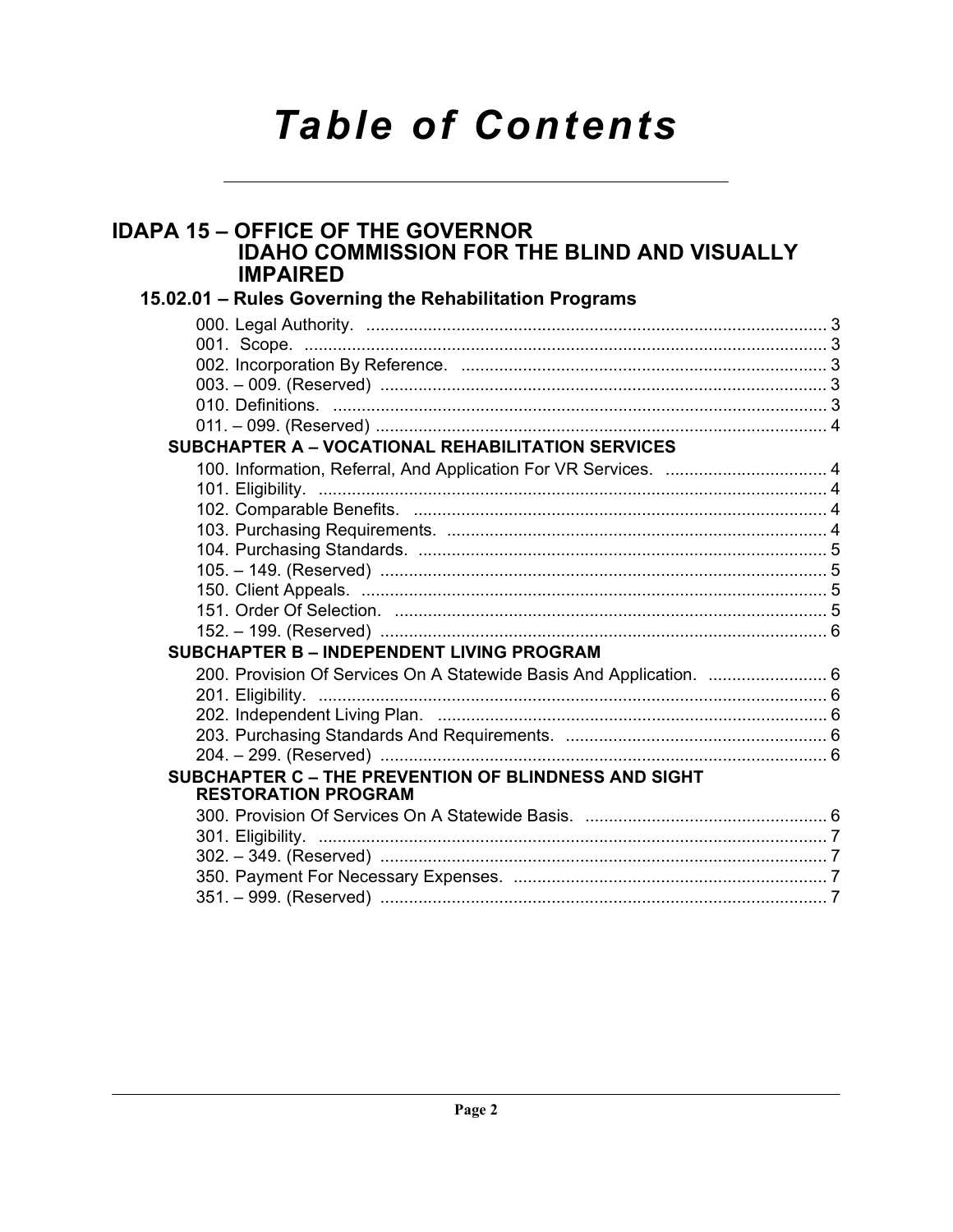# <span id="page-2-0"></span>**IDAPA 15 – OFFICE OF THE GOVERNOR IDAHO COMMISSION FOR THE BLIND AND VISUALLY IMPAIRED**

# **15.02.01 – RULES GOVERNING THE REHABILITATION PROGRAMS**

#### <span id="page-2-2"></span><span id="page-2-1"></span>**000. LEGAL AUTHORITY.**

This chapter is adopted in accordance with Sections 67-5407 and 67-5408, Idaho Code. (3-31-22)

#### <span id="page-2-3"></span>**001. SCOPE.**

The provisions of these rules establish procedures, requirements, and implement program changes necessitated by the Rehabilitation Act of 1973, as amended, which address the provisions of vocational rehabilitation services to the blind and visually impaired population of Idaho. These rules also establish the procedure and practice requirements governing the provision of services under the Independent Living Program. These rules also include the procedure and practice requirements governing the provision of services under the Prevention of Blindness and Sight Restoration Program. (3-31-22) Restoration Program.

#### <span id="page-2-4"></span>**002. INCORPORATION BY REFERENCE.**

The following federal laws and regulations are incorporated by reference into the rules of this chapter and copies are available at the Commission's office: (3-31-22) available at the Commission's office:

**01. 29 U.S.C. Section 701, et seq., Rehabilitation Act of 1973 as amended through Public Law 114-95, enacted December 10, 2015**. (3-31-22)

**02. 34 CFR 361, 363, 364, 367 and 397**. (3-31-22)

**03. Workforce Innovation and Opportunity Act (WIOA), Public Law 113-128, enacted July 22, 2014**. (3-31-22)

<span id="page-2-5"></span>**003. – 009. (RESERVED)**

# <span id="page-2-6"></span>**010. DEFINITIONS.**

**01. Blind or Visually Impaired**. A person whose visual acuity with correcting lenses is not better than twenty/two hundred (20/200) in the better eye; or a person whose vision in the better eye is restricted to a field which subtends an angle of not greater than twenty (20) degrees; or a person who is functionally blind; or a person who is without any sight.  $(3-31-22)$ 

**02. Commission**. Idaho Commission for the Blind and Visually Impaired. (3-31-22)

**03. Comparable Benefits and Services**. Any benefit or service that exists under any other programs that is available to the client. Examples are, but not limited to, Medicaid, Medicare, private health insurance, and medical indigence programs for medication. (3-31-22) medical indigence programs for medication.

**04. Functionally Blind**. A person with a visual impairment that constitutes or results in a substantial impediment to employment or substantially limits one (1) or more major life activities. This is determined by a qualified, rehabilitation professional, not a physician. (3-31-22)

**05. Immediate Danger of Blindness**. The status of an individual or client who is in danger of g blind or visually impaired within two (2) years. (3-31-22) becoming blind or visually impaired within two  $(2)$  years.

**06.** Independent Living Services. Services that reduce the impact of functional limitations on the  $\hat{a}$  client to achieve independence in the home or community. (3-31-22) ability of a client to achieve independence in the home or community.

**07. Most Significant Disability**. Meets the criteria as Significant Disability as found in the Rehabilitation Act of 1973, as amended, and defined in 34 CFR 361.5(c)(29), and is further defined as: Having a severe physical, mental, cognitive, or sensory impairment that seriously limits four (4) or more functional capacities (such as mobility, communication, self-care, self-direction, interpersonal skills, work tolerance or work skills) in terms of an employment outcome, and whose vocational rehabilitation can be expected to require multiple vocational rehabilitation services over an extended period of time. (3-31-22)

**08. Prevention of Blindness and Sight Restoration Services**. Treatment or surgery to prevent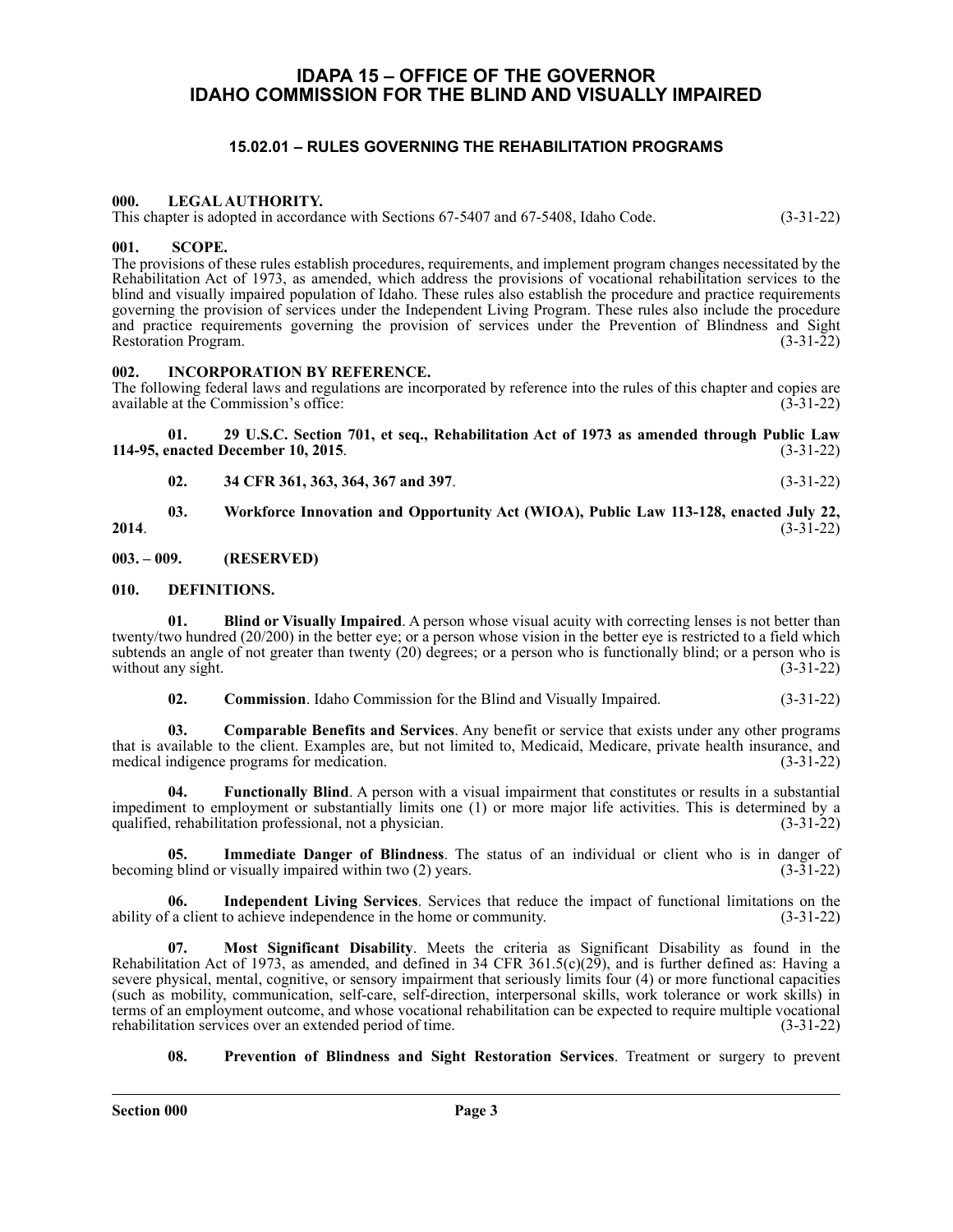#### *IDAHO ADMINISTRATIVE CODE IDAPA 15.02.01 Commission for the Blind and Visually Impaired*

blindness or restore vision to clients without financial resources to procure such services for themselves. (3-31-22)

**09. Vocational Rehabilitation (VR) Service or Services**. Services that reduce the impact of functional limitations on the ability of a client to achieve an employment outcome and are offered on a statewide basis to individuals who are blind or visually impaired or functionally blind, subject to eligibility. (3-31-22)

## <span id="page-3-1"></span><span id="page-3-0"></span>**011. – 099. (RESERVED)**

#### **SUBCHAPTER A – VOCATIONAL REHABILITATION SERVICES (Rules 100 Through 199)**

#### <span id="page-3-2"></span>**100. INFORMATION, REFERRAL, AND APPLICATION FOR VR SERVICES.**

Any person or entity may refer an individual to the Commission for services. (3-31-22)

**01. Contact by the Commission**. Each referred individual must be seen or contacted by Commission staff within three (3) working days of the referral's receipt by scheduling an initial appointment, or documentation in a case note of telephone contact or email contact. Staff will inform the referral of application requirements and information necessary to initiate an assessment for determining eligibility. (3-31-22)

**Right to Apply.** All individuals have the right to apply for VR Services and to have a decision made regarding their eligibility for such services. (3-31-22)

**03. Availability and Residence Requirements**. Individuals must be available and legally permitted to join the labor market prior to eligibility determination. Residence requirements will not exclude any individual present in the state from vocational rehabilitation services. Individuals must have legal status in the United States and be authorized to work.  $(3-31-22)$ 

**04. Work Status and Identity Documentation**. Documents that establish work status (employment eligibility) and identity must be consistent with Form I-9, Immigration and Naturalization Services (Form I-9, Employment Eligibility Verification). (3-31-22)

#### <span id="page-3-3"></span>**101. ELIGIBILITY.**

**01. Eligibility Requirements**. Eligibility of a client for vocational rehabilitation services is based upon  $\alpha$  determination that: (3-31-22)

**a.** The client is blind or visually impaired; (3-31-22)

**b.** The client's blindness or visual impairment constitutes or results in a substantial impediment to employment; and (3-31-22)

**c.** There is a reasonable expectation that vocational rehabilitation services will benefit the client in terms of securing, retaining, or regaining employment. (3-31-22)

The client has a disability priority which can include no significant disability (D), significant rmost significant disability (MSD).  $(3-31-22)$ disability (SD), or most significant disability  $(MSD)$ .

#### <span id="page-3-4"></span>**102. COMPARABLE BENEFITS.**

Eligible clients are to identify and use all available comparable benefits that may be available during the development of the Individualized Plan for Employment. Services that are exempt from this requirement are identified in 34 CFR 361.53(b). (3-31-22)

#### <span id="page-3-5"></span>**103. PURCHASING REQUIREMENTS.**

All services and purchases will follow federal, state, and agency purchasing guidelines. Client services require written Authorization for Purchase (AFP) prior to the initiation of the purchased service. An authorization will be issued on or before the beginning date of service. If services are provided without an approved authorization, the Commission reserves the right to deny the vendor's invoice. (3-31-22)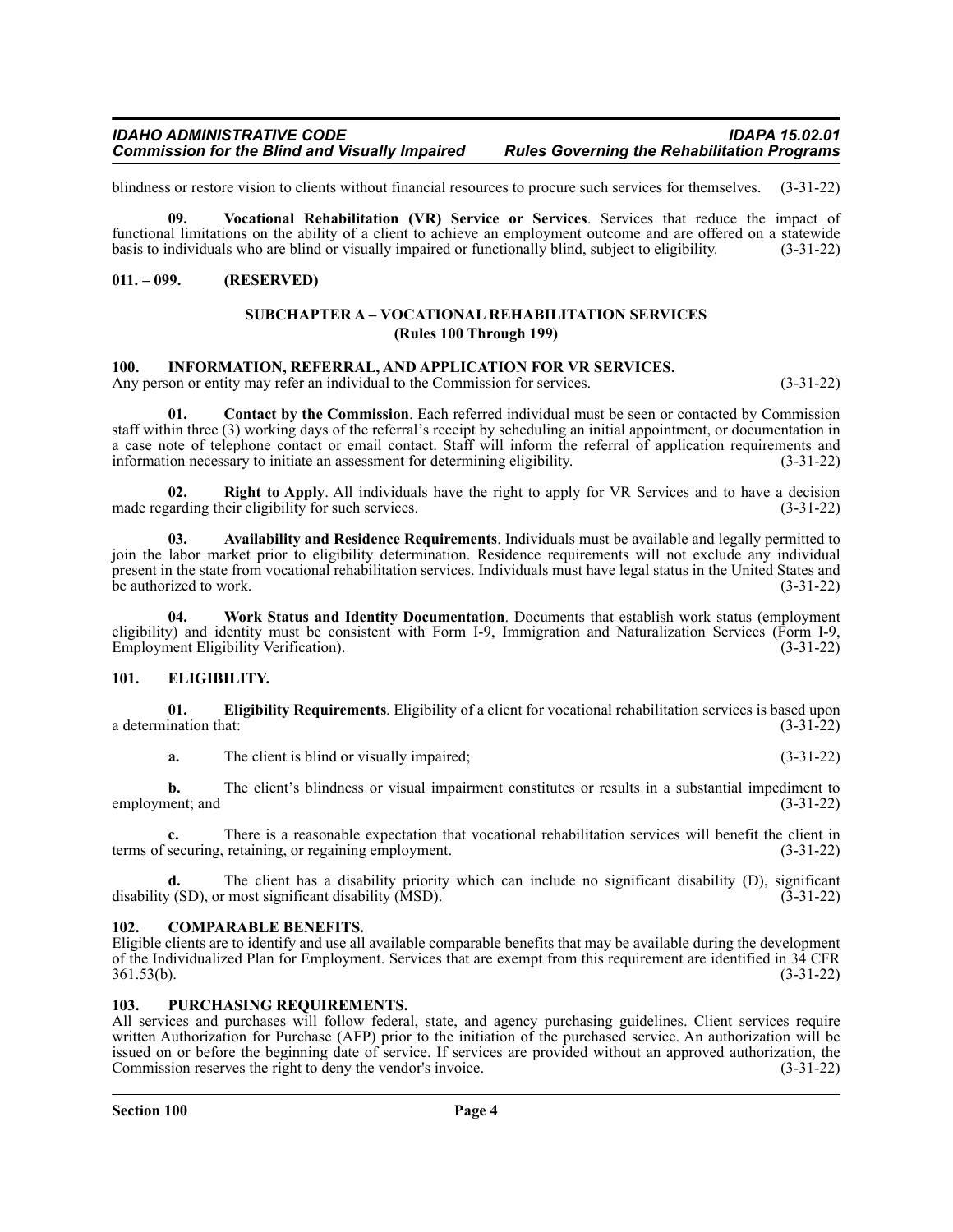## <span id="page-4-0"></span>**104. PURCHASING STANDARDS.**

 The Commission pays usual, customary, and reasonable charges for services. In accordance with 34 CFR 361.50, the Commission has established a fee schedule for client services and levels of purchasing authority for Counselors. Exceptions to the upper limits established in the fee schedule need to be approved by the Rehabilitation Services Chief. Services that will meet the client's need at the least cost to the Commission will be the service considered for planning purposes.

## <span id="page-4-1"></span>**105. – 149. (RESERVED)**

# <span id="page-4-2"></span>**150. CLIENT APPEALS.**

**01. Informal Dispute Resolution**. Within fifteen (15) calendar days of notification of the contested action, lack of action or decision, the client may make a written request to the Rehabilitation Services Chief that an informal dispute resolution be held, stating the reason for the review. (3-31-22)

**a.** The Rehabilitation Services Chief will inform the client in writing as to the time, place, and date of the informal dispute resolution. The client may choose to represent himself or may have a representative speak on his behalf. (3-31-22)

**b.** The Rehabilitation Services Chief will make a decision regarding the specifics of the informal esolution. This decision will be in written form, and it will be sent to the client. (3-31-22) dispute resolution. This decision will be in written form, and it will be sent to the client.

**02. Mediation**. The request will be made in writing to the Rehabilitation Services Chief stating the reason for the review. The mediation must take place within sixty  $(60)$  days of client's request.  $(3-3\overline{1}-22)$ 

**03. Impartial Due Process Hearing**. An impartial due process hearing can be held without an informal dispute resolution or mediation or if the client is dissatisfied with the result of the informal dispute resolution or mediation. The impartial due process hearing will deal with the issues involved in the original informal dispute resolution or mediation if one took place. The request for an impartial due process hearing will be made in writing to the Administrator within fifteen (15) calendar days of the Rehabilitation Services Chief's decision from the informal dispute resolution or the mediation proceedings. The hearing by an impartial hearing officer must be held within sixty (60) days of a request by the client unless both parties agree to a specified delay. (3-31-22)

#### <span id="page-4-3"></span>**151. ORDER OF SELECTION.**

**01. Prioritizing Services**. In the event that the Commission lacks the personnel or financial resources to provide the full range of services to all eligible individuals, the following Order of Selection (OOS) will be used to prioritize service provisions. Students with disabilities, as defined by 34 CFR 361.5(c)(51), who received preemployment transition services prior to eligibility determination and assignment to a priority category will continue to receive such services. All clients who have an Individualized Plan for Employment will continue to be served. Priority will be given to eligible individuals as follows: (3-31-22)

| a. | Priority 1. Eligible individuals with the Most Significant Disabilities. | $(3-31-22)$ |
|----|--------------------------------------------------------------------------|-------------|
|----|--------------------------------------------------------------------------|-------------|

- **b.** Priority 2. Eligible individuals with Significant Disabilities. (3-31-22)
- **c.** Priority 3. All other eligible individuals with Disabilities. (3-31-22)

**02. Inability to Serve**. If the Commission cannot serve all eligible individuals within a priority category, individuals will be released from the statewide waitlist based on priority category and date of application.

(3-31-22)

**03. Exemption**. Employed individuals, who are eligible for VR services and require immediate equipment or services to maintain their employment, are exempt from the OOS policy, as authorized in the Rehabilitation Act, as amended by WIOA, 34 CFR 361.36(a)(3)(v). (3-31-22)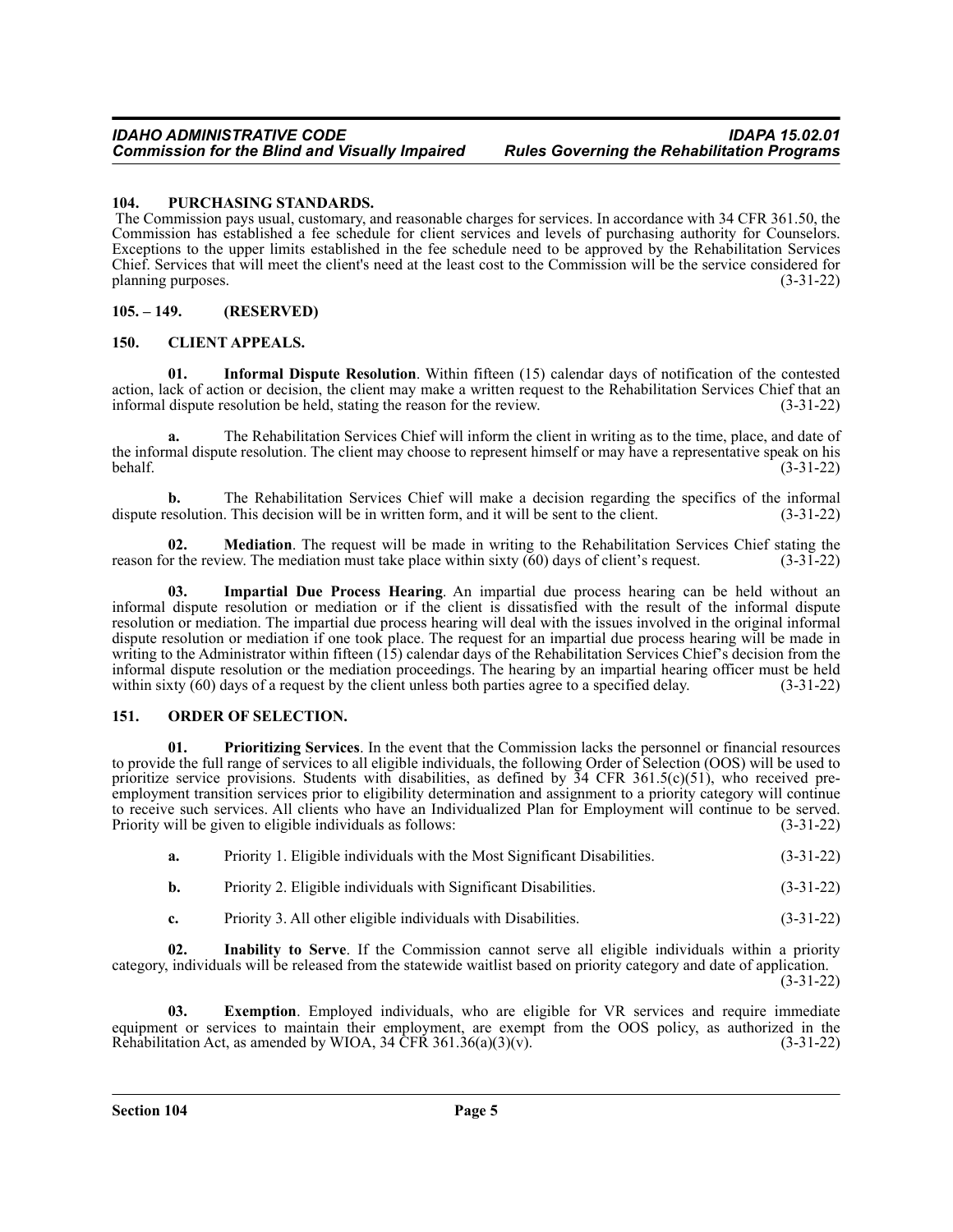# <span id="page-5-1"></span><span id="page-5-0"></span>**152. – 199. (RESERVED)**

# **SUBCHAPTER B – INDEPENDENT LIVING PROGRAM (Rules 200 Through 299)**

#### <span id="page-5-2"></span>**200. PROVISION OF SERVICES ON A STATEWIDE BASIS AND APPLICATION.**

**01. Services**. Independent Living Services are offered on a statewide basis to eligible individuals who are blind or visually impaired. (3-31-22)

**02. Application**. To apply for Independent Living Services, an individual must meet with a Rehabilitation Teacher and complete an application for Independent Living Services. An individual is considered to have applied for Independent Living Services with the Commission when that individual has signed an application for Independent Living Services, including completion and signature of required forms relating to independent living rights and responsibilities and to the release and exchange of information. (3-31-22)

#### <span id="page-5-3"></span>**201. ELIGIBILITY.**

Eligibility of a client for Independent Living Services is based upon a determination that: (3-31-22)

**01. Blind or Visually Impaired**. The client is blind or visually impaired; (3-31-22)

**02. Ability to Function**. The client's blindness or visual impairment substantially limits the client's function in the family or community; ability to function in the family or community;

**03. Result of Services**. Provision of Independent Living Services will improve the client's ability to function, continue functioning, or move toward functioning independently in the family or community; and(3-31-22)

**04. Residency**. The client is a resident of the state of Idaho. (3-31-22)

#### <span id="page-5-4"></span>**202. INDEPENDENT LIVING PLAN.**

**01.** Plan Development. For those clients determined eligible for Independent Living Services, an Independent Living Plan will be jointly developed by the client and a Rehabilitation Teacher, unless waived by the client in writing. (3-31-22)

**02. Plan Contents**. The plan will include the Independent Living goals and objectives, Independent Living Services to be provided, including start and end dates, costs, comparable benefits and services, client financial participation and any other elements deemed necessary by the Rehabilitation Teacher. (3-31-22)

#### <span id="page-5-5"></span>**203. PURCHASING STANDARDS AND REQUIREMENTS.**

There is no fee assessed for Independent Living Services provided to the client by the Rehabilitation Teacher. However, where the provision of Independent Living Services includes the purchase of aids, appliances, assistive technology, computer hardware and software, and other purchased services or devices, the client's ability to pay will be taken into consideration with the expectation that the client will contribute toward or pay for the required service. The Commission will expend no more than five hundred dollars (\$500) per client. Any exceptions to this rule are only granted upon review and approval of the Independent Living Coordinator. All purchases will follow federal, state, and agency purchasing guidelines. (3-31-22)

# <span id="page-5-6"></span>**204. – 299. (RESERVED)**

## <span id="page-5-7"></span>**SUBCHAPTER C – THE PREVENTION OF BLINDNESS AND SIGHT RESTORATION PROGRAM (Rules 300 Through 999)**

#### <span id="page-5-8"></span>**300. PROVISION OF SERVICES ON A STATEWIDE BASIS.**

Prevention of Blindness and Sight Restoration Services are offered on a statewide basis to individuals who are Blind or Visually Impaired or who are in immediate danger of Blindness, subject to eligibility and available funding. To